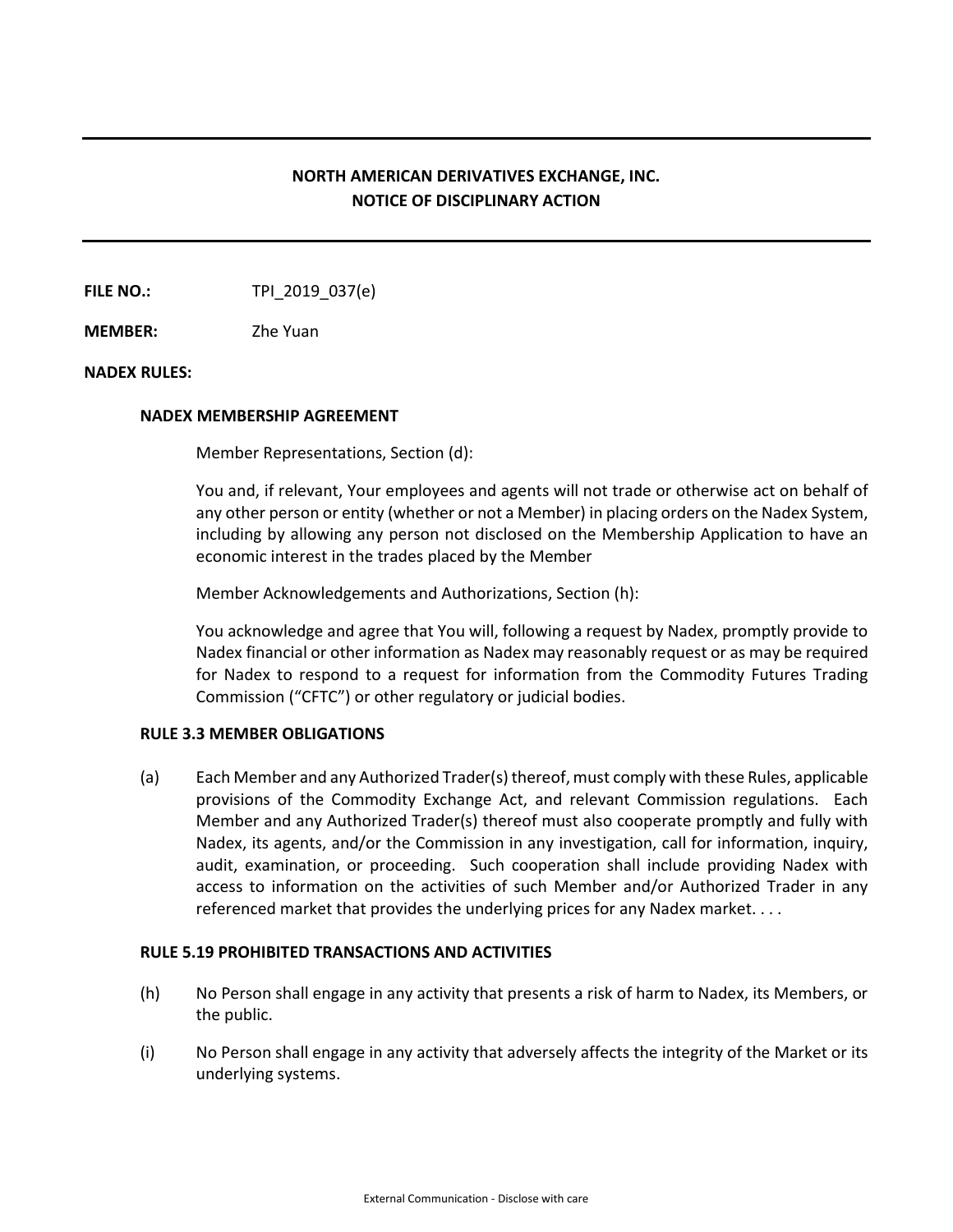- (k) No Person shall intentionally provide misleading, erroneous, or fraudulent information to Nadex on a membership application or otherwise.
- (n) No Person shall engage in any activity that is intended to, or has the effect of, manipulating the market in violation of Sections 6(c) and 9(a)(2) of the CEA and no Person shall engage in any other activity that would violate the CEA or the Commission's Regulations.
- (t) No Member shall engage in conduct or practices inconsistent with just and equitable principles of trade or conduct or practices detrimental to the best interests of the Exchange, its Members and/or FCM Customers.
- **FINDINGS:** On September 6, 2019, the Compliance Department sent Zhe Yuan ("Yuan") an Account Inquiry Letter requesting, among other things, general background information, source of funds information and details regarding her order and trading activity. The Compliance Department acknowledges that Yuan responded to certain inquiries and requests for information. However, after several follow up inquiries Yuan did not adequately respond to requests for her banking and trading activity, among other things. The Compliance Department also found that Yuan allowed another Nadex Member to fund her Nadex account by transferring funds into her bank account which were subsequently transferred to Nadex, thus providing the other Member with a direct economic interest in the activity and trading in Yuan's Nadex account. Further, during the course of this investigation, Yuan provided misleading information to the Compliance Department relative to her connections with other Nadex Members and source of funding.

During the course of its investigation, the Compliance Department analyzed the order and trading activity throughout the life of Yuan's Nadex account. Through this review, the Compliance Department discovered that Yuan engaged in or attempted to engage in a manipulative scheme to defraud Nadex markets in at least one binary option contract on September 6, 2019.

Accordingly, the Compliance Department concluded that Yuan violated Exchange Rule 5.19(k) when she provided false and/or incomplete information related to her connections with other Nadex Members and source of funding. Additionally, the Compliance Department has concluded that Yuan violated Member Acknowledgements and Authorizations, Section (h) of the Nadex Membership Agreement and Exchange Rule 3.3(a) by failing to fully cooperate with this investigation. Additionally, Yuan violated the Nadex Membership Agreement, Member Representations Section (d), when she allowed another Nadex Member to have a direct economic interest in the activity and trading in her Nadex account. Finally, Yuan's manipulative activity was to the detriment of other market participants. Engaging or attempting to engage in conduct and practices that are manipulative and inconsistent with just and equitable principles of trade, and that pose a risk to the Exchange, its members, and/or to the public, is in contravention of Nadex Rules 5.19(h), 5.19(i), 5.19(n) and 5.19(t). Accordingly, the Compliance Department has concluded that Yuan violated Nadex Rules 5.19(h), 5.19(i), 5.19(n) and 5.19(t).

**PENALTY:** By settlement agreement, in which Zhe Yuan neither admitted nor denied the findings or conclusions of the investigation, Yuan has been assessed a \$2,500.00 fine. Additionally, Zhe